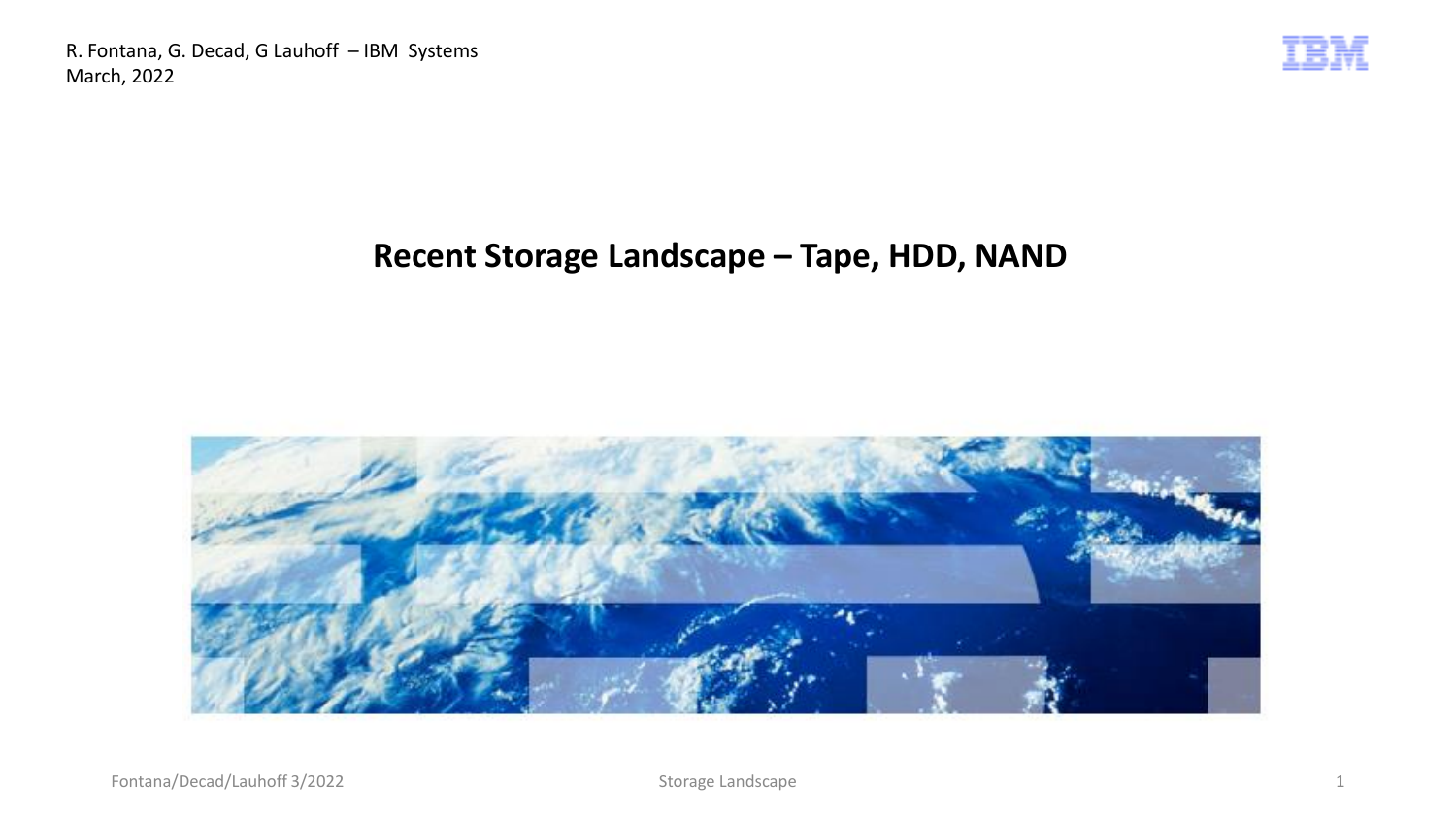## **Contents**

Data Storage trends for LTO Tape Media, NAND chips, and HDD drives from 2008-2021

- Data Methodology
- Highlights on \$/TB and EB shipments and Areal Density
- Technology Outlook
- Summary

| Yearly Change 2015-2020 |             |            |                  |             | 2020       |                    |  |  |
|-------------------------|-------------|------------|------------------|-------------|------------|--------------------|--|--|
|                         | <b>NAND</b> | <b>HDD</b> | <b>LTO MEDIA</b> | <b>NAND</b> | <b>HDD</b> | <b>LTO MEDIA</b>   |  |  |
| Bit Shipments (EB)      | 39%         | 16%        | 6%               | 439         | 1190       | 43                 |  |  |
| $Cost/Bit$ (\$/TB)      | $-20%$      | $-18%$     | $-14%$           | 129         | 18.8       | 8.4                |  |  |
| Revenue (\$B)           | 12%         | $-5%$      | $-7%$            | 56.7        | 22.4       | 0.36               |  |  |
| Areal Density (Gb/in2)  | 25%         | 6%         | 15%              | 4700        | 1300       | 8.5(20)<br>12('21) |  |  |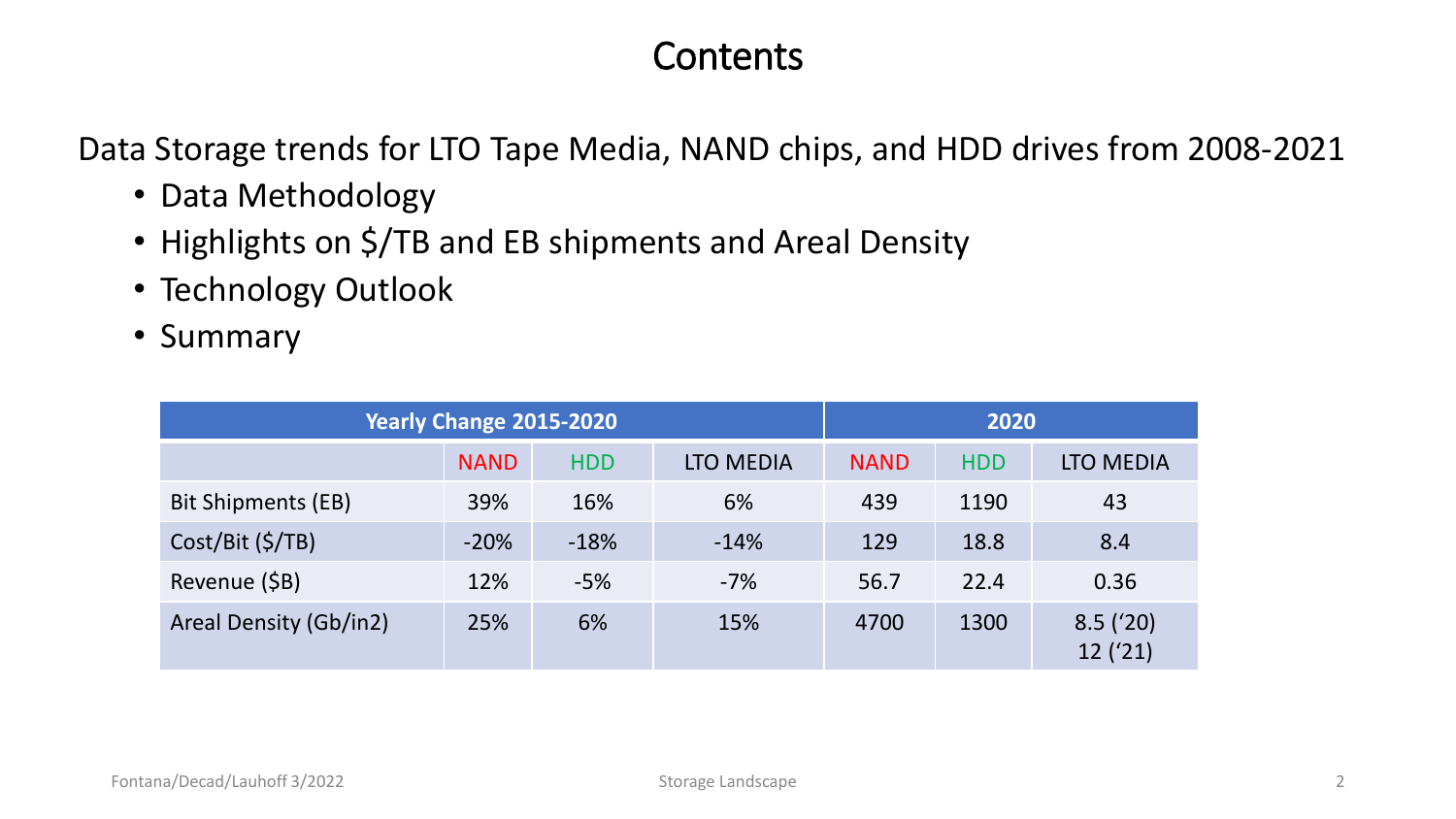#### DATA METHODOLOGY

- Data for 2019 to 2021 added to the previous study: *R. Fontana, G. Decad AIP Advances 8 (5) 056506 (2018) and our Library of Congress 2019 presentation*
- Data obtained from publicly available sources, e.g. Quarterly Financial Reports, [www.TrendFocus.com](http://www.trendfocus.com/), Investor Presentations, [www.LTO.org](http://www.lto.org/), ….
- Landscape parameters are relevant to the entire product space for each technology
	- TAPE: **Only** the spectrum of all LTO media generations with no differentiation
	- HDD: All hard disk drives with no differentiation for capacity, disk diameter, platter number
	- NAND: All chip shipments (not SSD products) with no differentiation for bits/cell, planar or 3D design, or capacity
- Data qualifiers
	- Cost/Bit is determined as **Total Revenue / Total Bits Shipped** and is not representative of any single product
	- Areal Density is determined as the "best" or "highest" value in a shipped product, i.e. for LTO Tape Media, it is the areal density for LTO9 even though LTO2-LTO7 media is also shipped as product
	- Revenue is the total revenue for all products
- Tape data issues LTO Media Only
	- The LTO Consortium published bit shipment information for 2018 and 2019 does not include LTO-7 Type M units .
	- Data is for media only and does not include contributions from drive sales, library sales, or TS11XX, Oracle, SpectraLogic
	- Media cost/bit is based on web-based pricing at [www.tape4backup.com](http://www.tape4backup.com/) so the cost/bit is likely lower than these data
- Comparison realities
	- The ideal comparison would be an HDD with a given capacity to an SSD of a given capacity to an LTO drive with n tapes
	- The reality is that this landscape compares HDD drives with NAND chips with LTO cartridges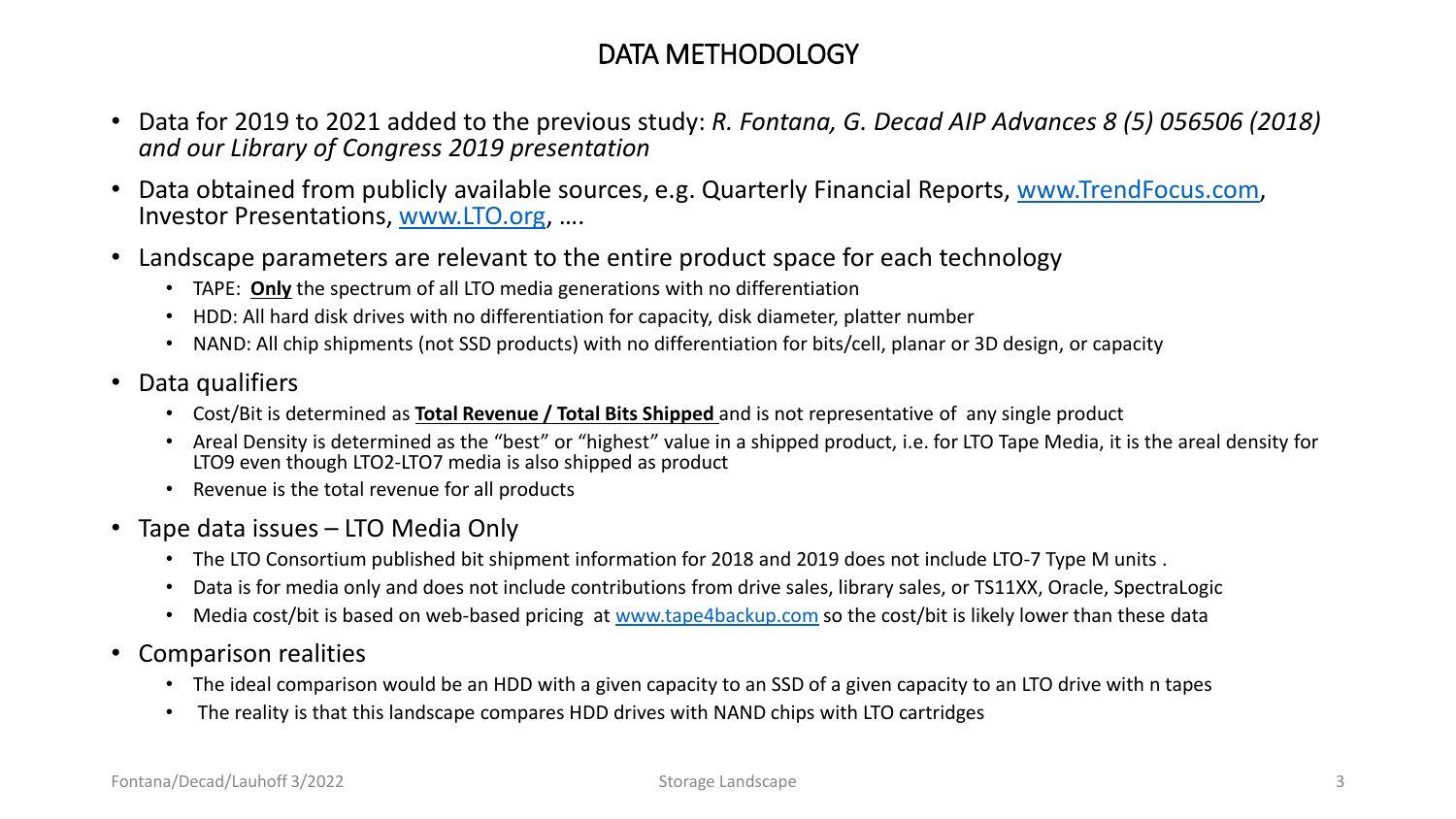#### Storage Landscape History – 2008 – 2021

|                                     | 2008             | 2009  | 2010             | 2011  | 2012             | 2013  | 2014  | 2015             | 2016  | 2017             | 2018              | 2019              | 2020              | 2021             |
|-------------------------------------|------------------|-------|------------------|-------|------------------|-------|-------|------------------|-------|------------------|-------------------|-------------------|-------------------|------------------|
| <b>HDD</b>                          |                  |       |                  |       |                  |       |       |                  |       |                  |                   |                   |                   |                  |
| Units (HDD millions)                | 540              | 557   | 652              | 620   | 577              | 551   | 564   | 470              | 425   | 406              | 374               | 315               | 268               | 258              |
| <b>Bits Shipped (EB)</b>            | 125              | 200   | 330              | 335   | 380              | 470   | 549   | 565              | 693   | 780              | 938               | 1034              | 1190              | 1418             |
| Areal Density (Gb/in <sup>2</sup> ) | 380              | 530   | 635              | 750   | 750              | 900   | 900   | 1000             | 1100  | 1200             | 1200              | 1300<br>(?)       | 13003             |                  |
| Revenue (\$B)                       | 34.0             | 34.0  | 33.0             | 33.5  | 37.5             | 33.4  | 33.4  | 28.3             | 26.8  | 26.1             | 26.4              | 23.3              | 22.4              | 28               |
| \$/TB Shipped                       | 272              | 170   | 100              | 100   | 100              | 71    | 61    | 51               | 39    | 33               | 28                | 22.5              | 18.8              | 19.7             |
| <b>NAND</b>                         |                  |       |                  |       |                  |       |       |                  |       |                  |                   |                   |                   |                  |
| Wafers (12" - millions)             | 7.3              | 8.3   | 9.7              | 11.3  | 12.1             | 13.7  | 14.8  | 15.9             | 17.0  | 18.1             | 18.9              | 19.7              | 20.6              |                  |
| <b>Bits Shipped (EB)</b>            | $\overline{3}$   | 5.43  | 10.46            | 18.60 | 28               | 39    | 62.50 | 83               | 120   | 175              | 250               | 338               | 439               | 598              |
| Areal Density (Gb/in <sup>2</sup> ) | 200              | 280   | 330              | 550   | 550              | 850   | 1200  | 1500             | 2000  | 2500             | 3000              | 3800<br>(?)       | $47004$ (?)       |                  |
| Revenue (\$B)                       | 10.1             | 12.1  | 18.5             | 21.5  | 22.0             | 24.0  | 32.2  | 33.2             | 38.7  | 56.5             | 63.2              | 46.0              | 56.7              | 68.6             |
| \$/TB Shipped                       | 3333             | 2230  | 1770             | 1160  | 780              | 615   | 515   | 401              | 320   | 320              | 252               | 136               | 129               | 115              |
| LTO TAPE MEDIA                      | LTO <sub>4</sub> |       | LTO <sub>5</sub> |       | LTO <sub>6</sub> |       |       | LTO <sub>7</sub> |       | LTO <sub>8</sub> |                   |                   |                   | LTO <sub>9</sub> |
| Units (cart millions)               | 27.1             | 24.3  | 25.0             | 24.3  | 23.4             | 21.6  | 22.2  | 19.4             | 19.4  | 18.0             | 12.7 <sup>2</sup> | 11.9 <sup>2</sup> | 8.6 <sup>5</sup>  |                  |
| <b>Bits Shipped (EB)</b>            | 11.05            | 11.96 | 15.34            | 18.42 | 20.68            | 24.27 | 30.10 | 33.02            | 40.32 | 44.85            | 40 <sup>2</sup>   | 46 <sup>2</sup>   | 42.5 <sup>5</sup> |                  |
| Areal Density (Gb/in <sup>2</sup> ) | 0.9              | 0.9   | 1.2              | 1.2   | 2.1              | 2.1   | 2.1   | 4.1              | 4.1   | 8.5              | 8.5               | 8.5               | 8.5               | 12               |
| Revenue (\$B) <sup>1</sup>          | $\mathbf{1}$     | 0.70  | 0.70             | 0.70  | 0.62             | 0.54  | 0.50  | 0.59             | 0.65  | 0.66             | 0.43              | 0.48              | 0.36              |                  |
| \$/TB Shipped                       | 90.50            | 58.50 | 45.60            | 38    | 30               | 22.20 | 16.60 | 17.70            | 16.20 | 14.70            | 10.70             | 10.40             | 8.40              |                  |

1. 2008-2014 data from Santa Clara Consulting Group. 2015-2019 data from LTO.org EB data and web-based pricing information

2. EB shipment data does not include LTO-7 Type M shipments. Unit shipment data does not include LTO-7 Type M shipments Fontana/Decad/Lauhoff 3/2022

3. HDD areal density from Seagate 2.5" SMR drive. 3.5" areal density ~ 10% lower

4. NAND areal density uncertainty due to layer number varying from 96 to 128

5. LTO Consortium Data published in 3Q 2021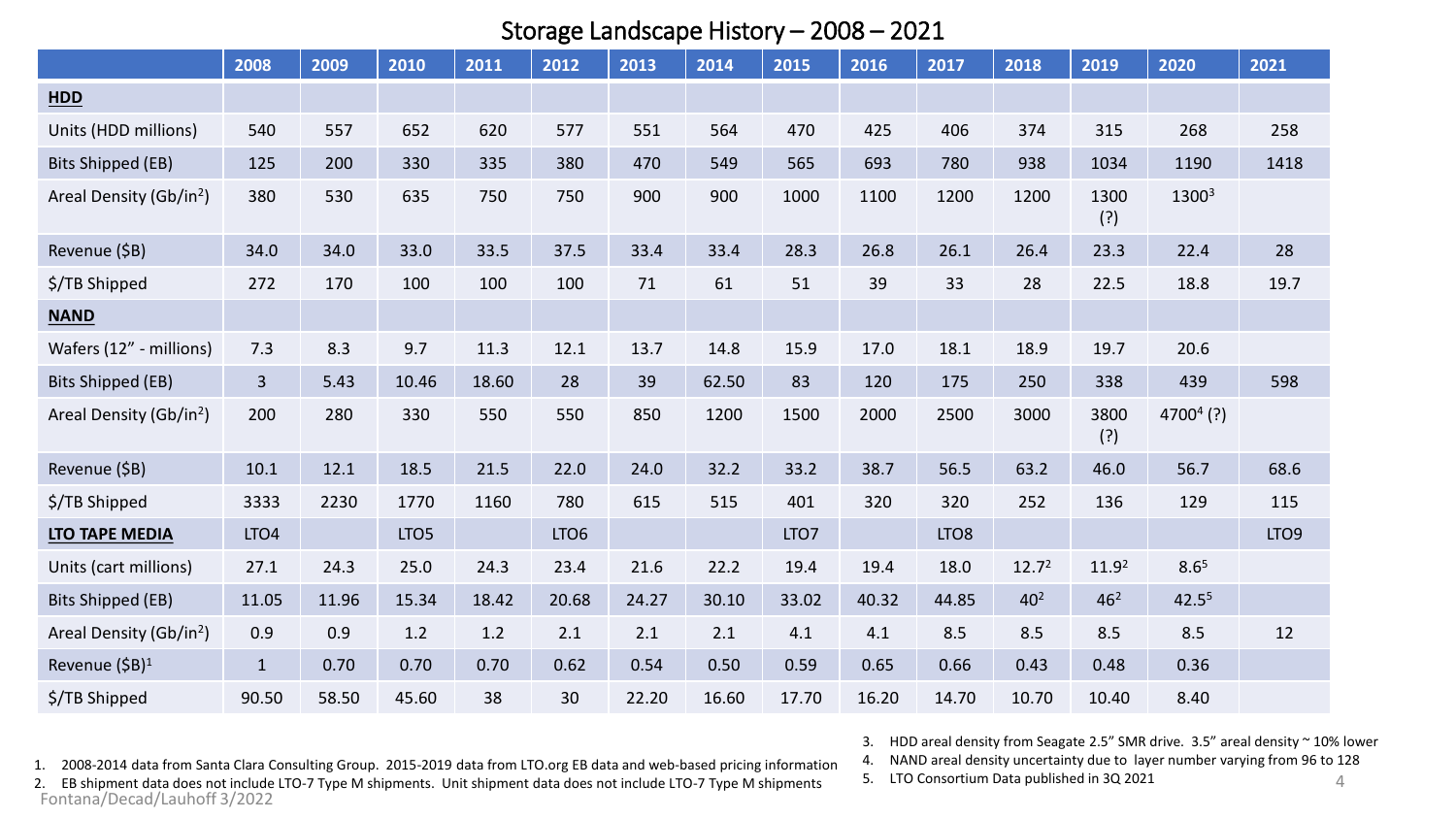

|                   | Unit shipments       | Exabyte              | <b>Areal Density</b> |
|-------------------|----------------------|----------------------|----------------------|
| <b>NAND Flash</b> | <b>Strong Growth</b> | <b>Strong Growth</b> | <b>Strong Growth</b> |
| <b>HDD</b>        | decrease             | Increase             | Very small           |
| <b>LTO Tape</b>   | decrease             | Smaller              | Larger than HDD      |

Tape is now re-entering a growth phase, as demand for archival storage, which mitigates climate change issues, grows in the cloud hyperscale storage facilities.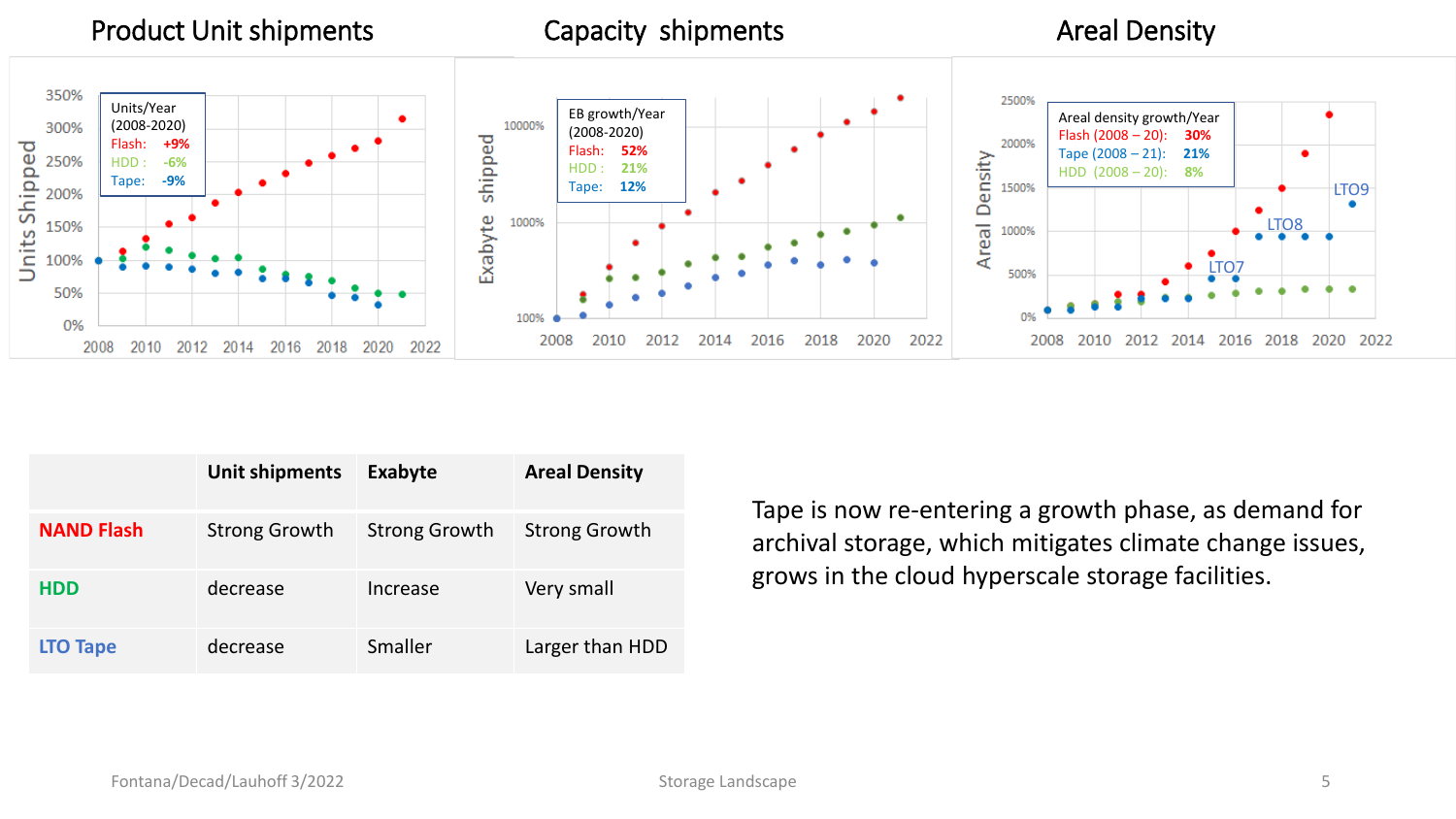# Areal Density Growth



We believe that Tape is now re-entering a growth phase, as demand for archival storage, which mitigates climate change issues, grows in the cloud hyperscale storage facilities.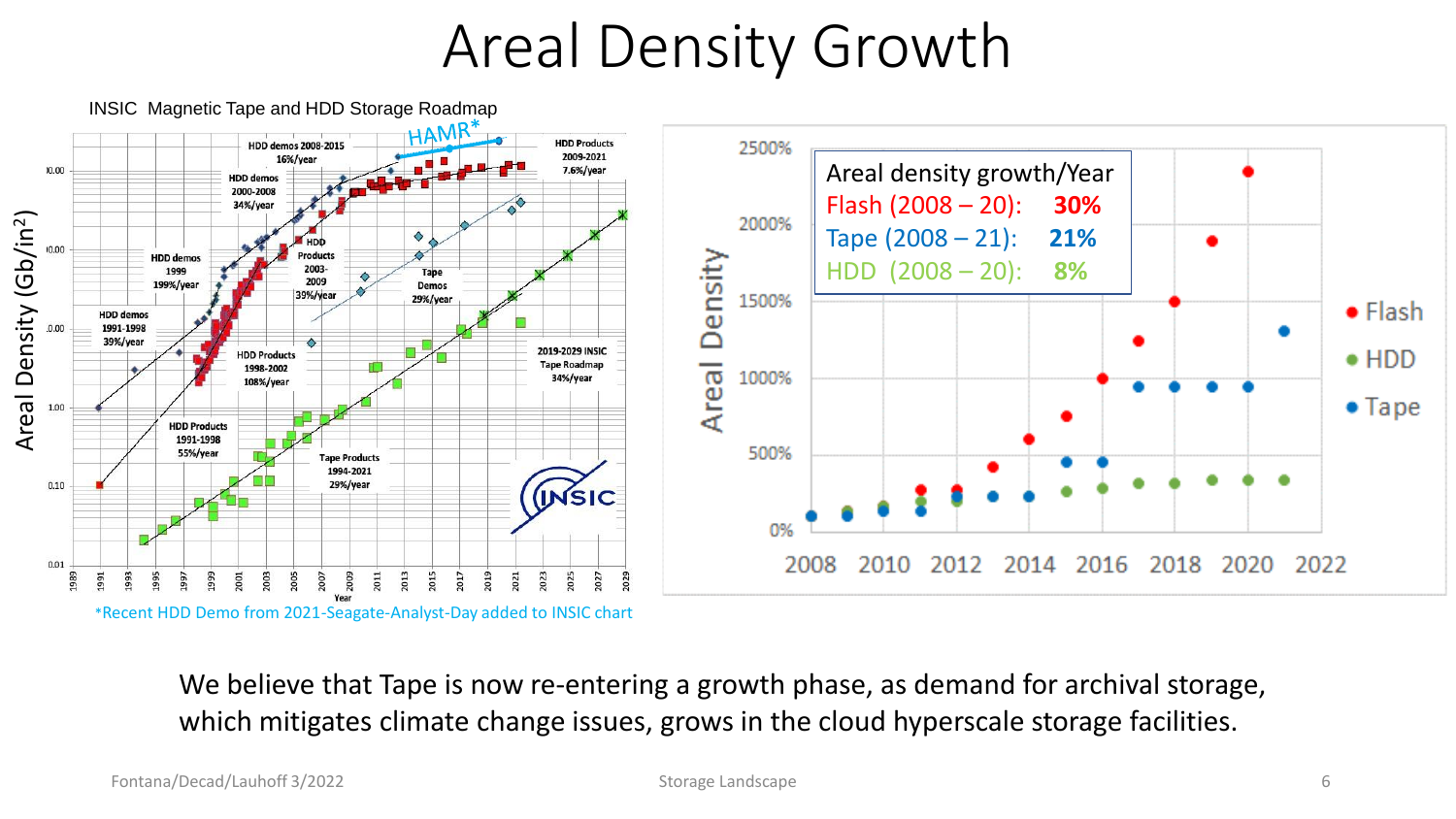Manufactured Exabytes



#### **Data Growth larger than Capacity Growth**

Data growth (2020- 25) \*: **23%** IDC, Worldwide DataSphere Forecast 2021

#### Installed capacity growth (2020-25): 19%



• NAND Flash is approaching HDD quickly

2019: 27% 2020: 37% *2025 67%* 

• LTO Media shipments were impacted by Sony/Fuji intellectual property issues in 2020; The launch of LTO9 in 2021 expect to create additional demand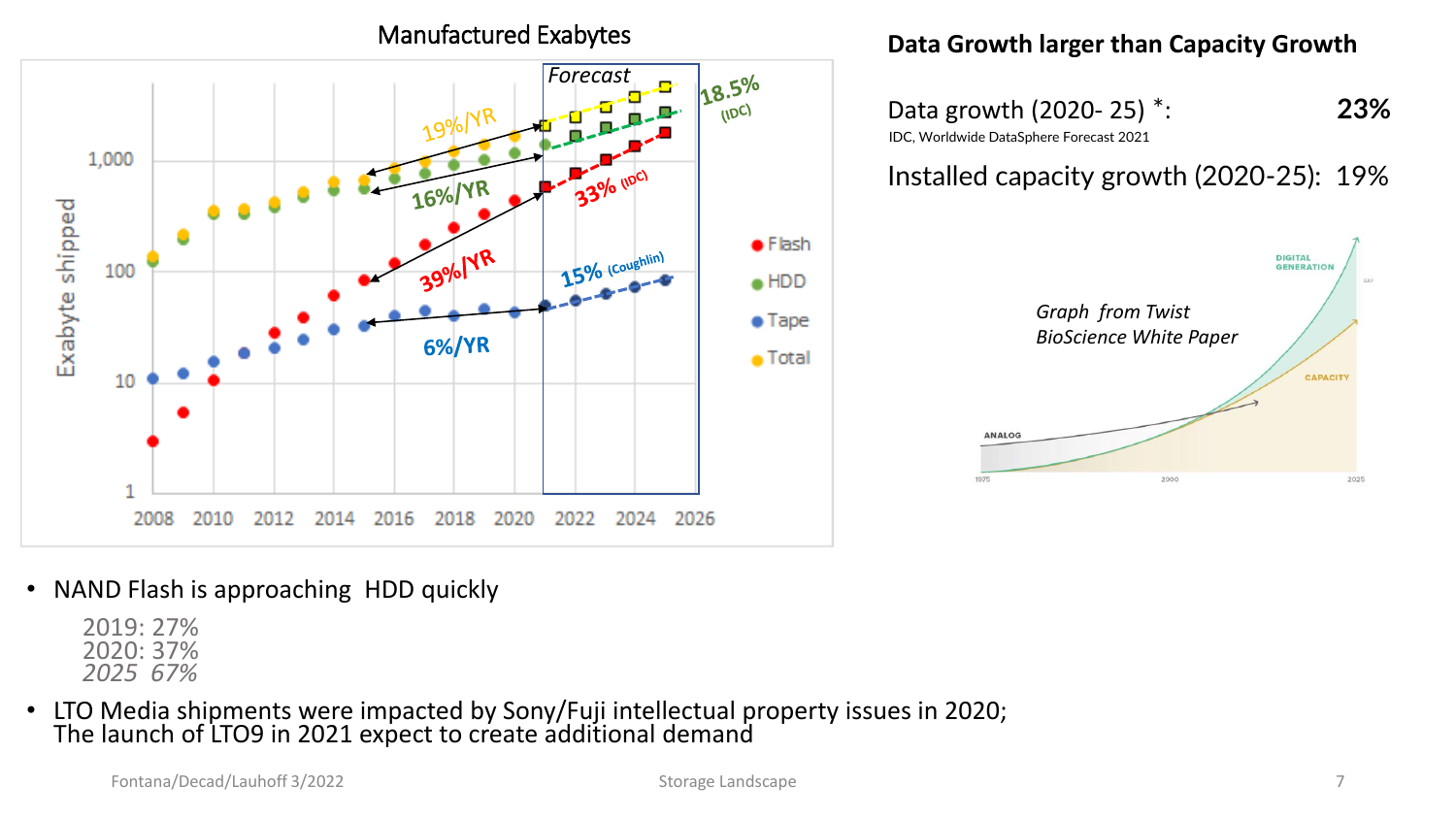#### Revenue Trends

REVENUE (\$B) HDD, NAND, LTO MEDIA



- NAND -- increase in 2020 & 2021 after \$14B drop in revenue in 2019
- HDD Slow downward trend in revenue
- LTO Tape Media Revenue drop after recovery from Sony/Fuji Issues
- General Observation: Magnetic storage technologies are showing revenue decreases over time.



 $NAND$  LTO MEDIA  $\blacksquare$  HDD

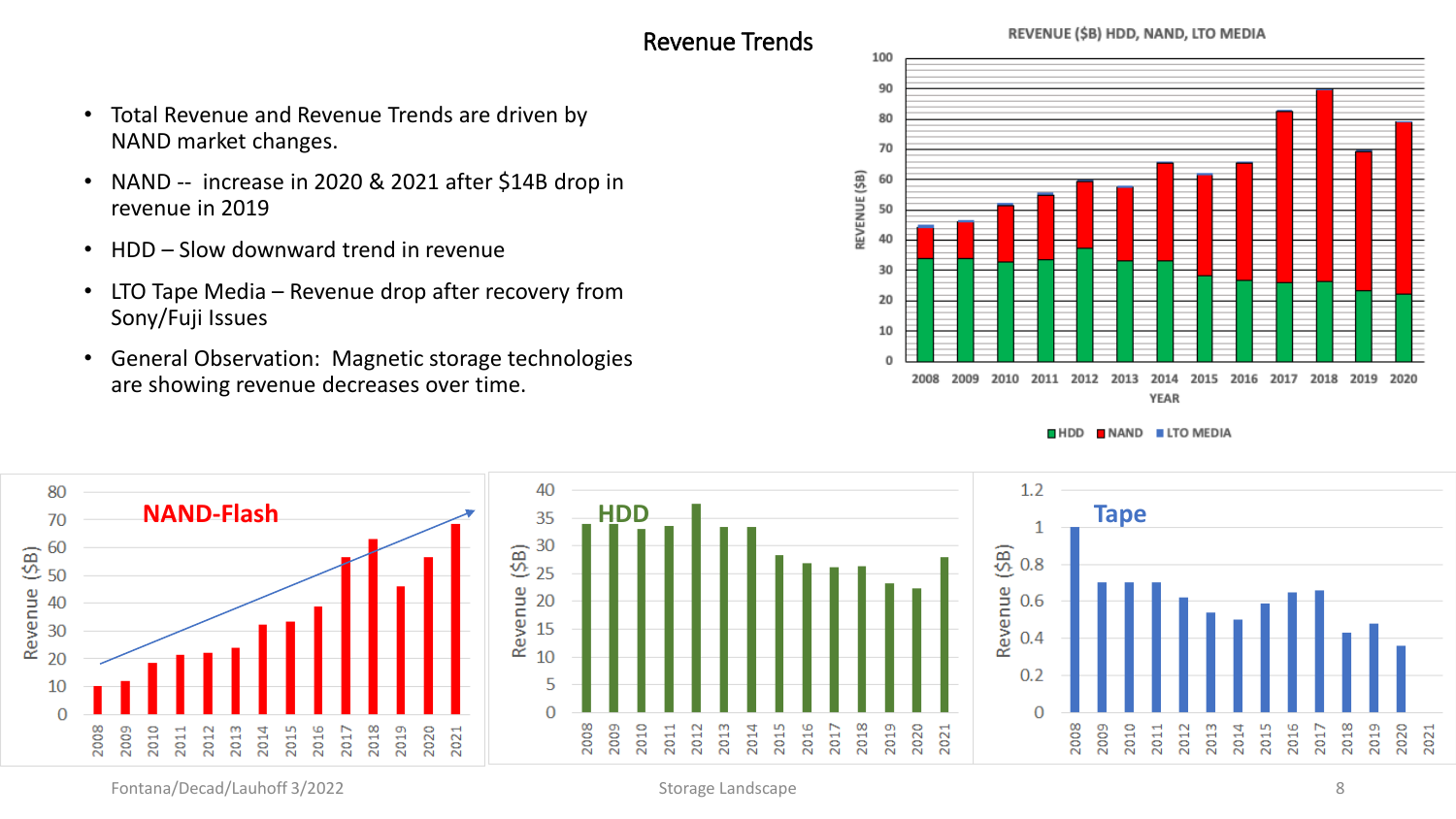

- Annual \$/TB decreases for all technologies
- Strong decrease for Flash drives the trend to use more Flash in Data Centers
- Both Tape and Flash use less power compared to HDD reducing Total Cost relative to HDD
- Other performance factors here not considered



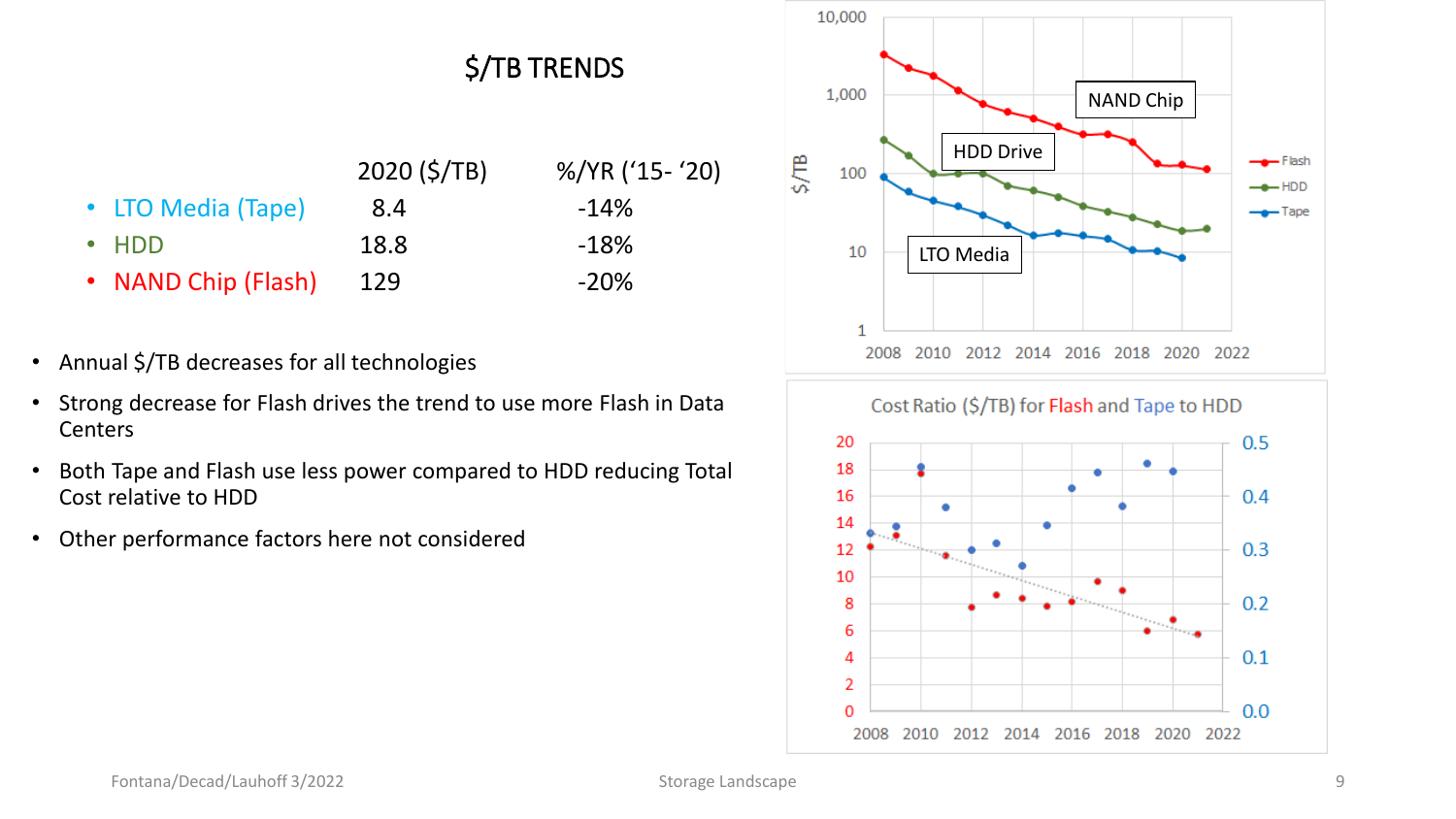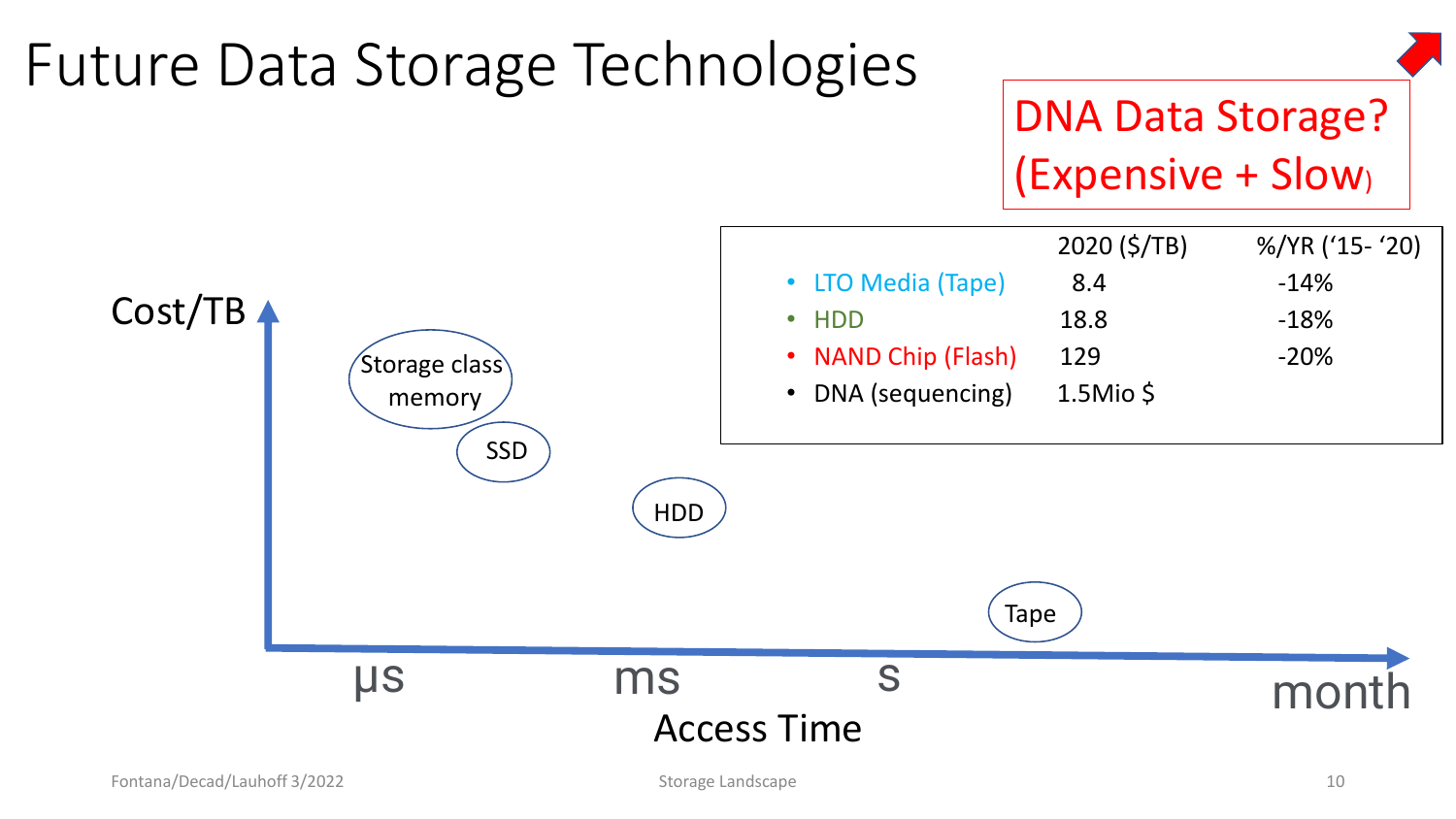## Outlook: DNA Data Storage Outlook: DNA Data Storage ?



Long Term Storage, No energy consumption, High density BUT Slow & expensive

Reading: Cost per human genome ~ \$1000 per 700 megabyte**-> 1.5Mio USD per TB** Sequencing cost 8 Orders reduced in 30 years Another 20 years to bring down to 8 USD/TB with same slope

But WRITING still 5 orders more expensive than reading DNA Data storage will be very different and this is just a naïve calculation



|                     | 2020 (5/TB)  | %/YR ('15- '20)   |
|---------------------|--------------|-------------------|
| • LTO Media (Tape)  | 8.4          | $-14%$            |
| $\cdot$ HDD         | 18.8         | $-18%$            |
| • NAND Chip (Flash) | 129          | $-20%$            |
| • DNA (sequencing)  | $1.5M$ io \$ | -46% (since 1990) |
|                     |              |                   |